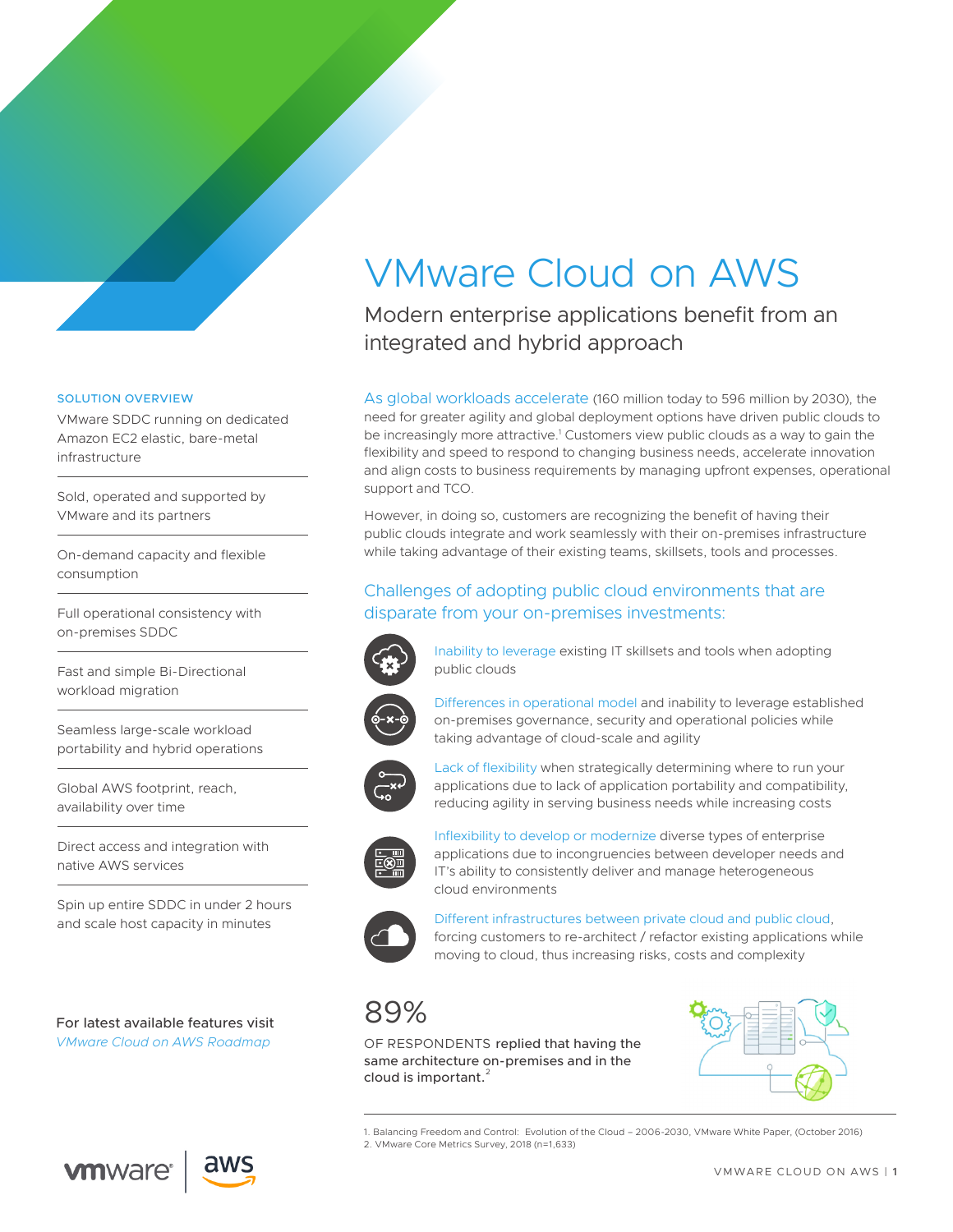#### KEY VALUE PROPOSITION OF VMWARE CLOUD ON AWS

Run, manage, and secure production applications in a seamlessly integrated hybrid IT environment

Familiar skills, tools, and processes for managing private and public cloud environments

Innovate and respond to changing business demands with the enterprise capabilities of VMware SDDC, coupled with the elastic infrastructure, and the breadth and depth of the AWS services

Seamlessly move workloads bi-directionally between vSpherebased private and public clouds

Rapid time to value with the ability to spin up an entire VMware SDDC in under two hours and scale host capacity in a few minutes

Leverage established on-premises enterprise security, governance and operational policies, and extend that with the cloud scale and security that AWS Cloud brings

### Customers across industries are accelerating adoption of both AWS

Cloud and VMware infrastructure. Many of them want the ability to integrate their on-premises data center environments with AWS using their existing tools and skillsets within a common operating environment based on familiar VMware software. VMware Cloud™ on AWS delivers on this promise by providing a unified infrastructure framework that bridges the gap between private and public clouds. VMware Cloud on AWS delivers a seamlessly integrated hybrid cloud that extends on-premises vSphere environments to a VMware SDDC running on Amazon EC2 elastic, bare-metal infrastructure and is fully integrated as part of the AWS Cloud.

VMware Cloud on AWS enables Enterprise IT and Operations teams to continue to add value to their business in the AWS cloud, while maximizing their VMware investments, without the need to buy new hardware. This offering enables for customers to quickly and confidently scale up or down capacity, without change or friction, for any workload with access to native cloud services.

VMware Cloud on AWS is powered by VMware Cloud Foundation™, the unified VMware SDDC platform that integrates VMware vSphere®, VMware Virtual SAN™ and VMware NSX™ virtualization technologies. This service is optimized to run on dedicated, elastic, bare-metal AWS infrastructure and is delivered, sold and supported by VMware and its partners. The service provides access to the broad range of AWS services, together with the functionality, elasticity, and security customers have come to expect from the AWS Cloud.



**vm**ware<sup>®</sup>

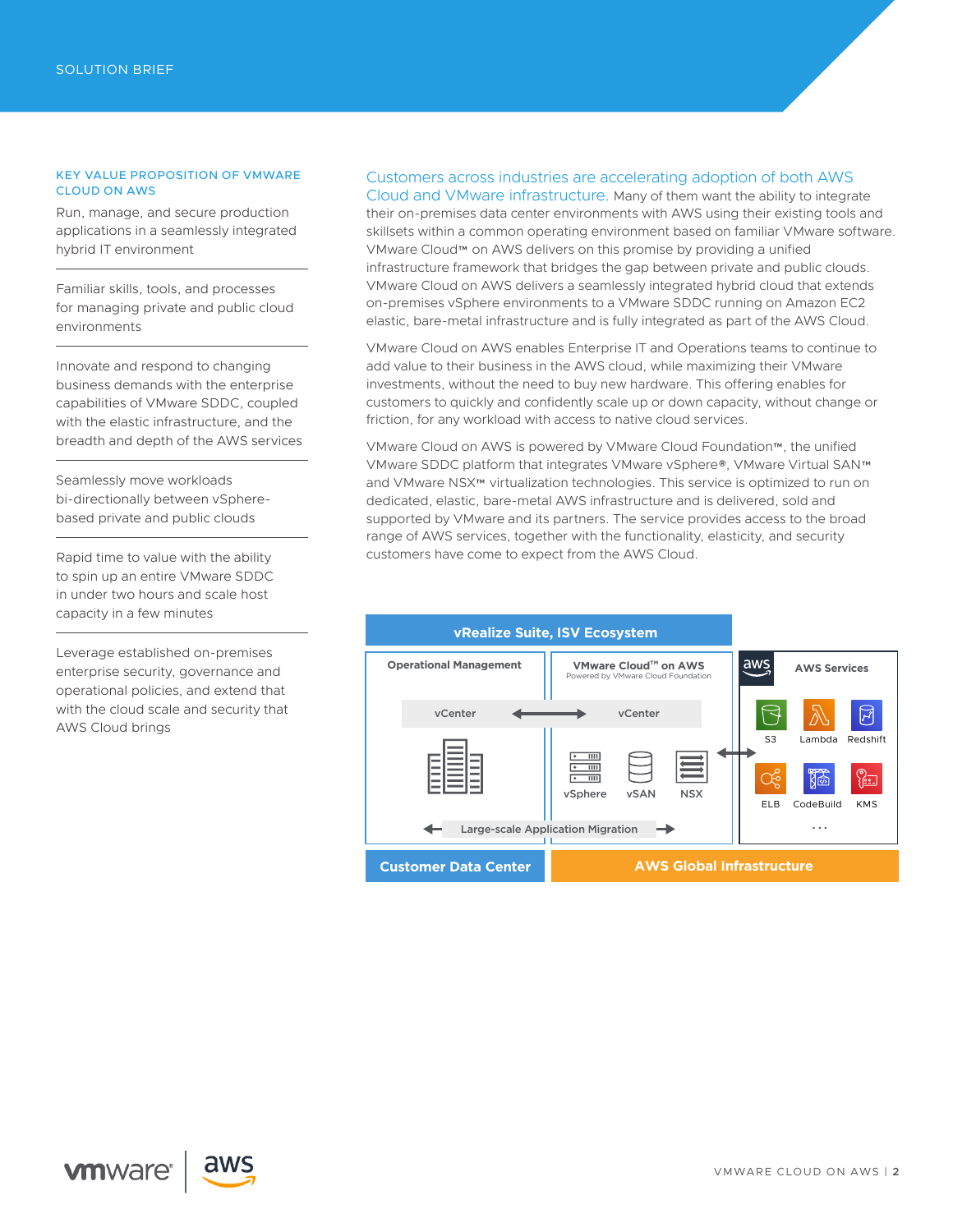#### USE CASE #1: CLOUD MIGRATIONS



#### CUSTOMER VALUE

- Minimizes complexity and risk of transition
- Simplifies and accelerates speed of migrations
- Reduces cost of migrations
- Extends value of existing enterprise app investments

#### LEARN MORE: *[Cloud Migration Solution Brief](https://assets.contentstack.io/v3/assets/blt58b49a8a0e43b5ff/bltd0827b31931e4407/5ccb89d84c5fe89364166e52/VMware_Cloud_on_AWS_Cloud_Migration_Solution_Brief.pdf)*



## Maintain

#### CUSTOMER VALUE

- Reduces upfront investment costs and delivers compelling TCO
- Accelerates speed of provisioning
- Reduces the complexity by having the same consistent architecture and operations on-premises and in the cloud
- Improved scalability: Pay as you grow and as much you need

LEARN MORE: *[Data Center Extension Solution Brief](https://assets.contentstack.io/v3/assets/blt58b49a8a0e43b5ff/blt29f1eeeffb71f0a2/5ccb8a219bcd0279640ce3ed/Data_Center_Extension_VMware_Cloud_on_AWS_Solution_Brief.pdf)*

## Use Cases

VMware Cloud on AWS provides a seamlessly integrated hybrid cloud offering to address use cases that align to a customer's cloud strategy.

#### Use Case 1: Cloud Migrations

Accelerate cloud migration without complex conversions and run your applications on VMware Cloud on AWS, a consistent and enterprise-class cloud service that brings the best of VMware technologies to AWS, the world's largest and most experienced public cloud. Once in the cloud, you can utilize other VMware cloud services and native AWS services to modernize applications as needed. This is ideal for customers who want to move to the cloud without having to re-architect applications:

#### Application specific

Want to move specific applications to the cloud due to specific business needs or want to move enterprise applications such as Oracle, Microsoft, SAP, etc. to the cloud.

#### Data center wide evacuations

Want to consolidate data centers and move completely to the public cloud.

#### Infrastructure refreshes

Are doing infrastructure refreshes (e.g., due to hardware end of life, infrastructure software upgrade etc.) and want to leverage the opportunity to move to the public cloud.

#### Use Case 2: Data Center Extension

Extend your data center with VMware SDDC-consistent on-demand, agile capacity in AWS, the world's largest and most experienced public cloud, to meet the needs of your business. This is ideal for customers who want to expand their on-premises footprint with cloud capacity for specific needs:

#### Footprint expansion / on-demand capacity

- Have geographic capacity needs (such as data sovereignty rules or the need to be closer to their end users) and do not want to invest in building out a new data center.
- Have capacity constraints on-premises to handle seasonal spikes in demand.
- Want to handle unplanned temporary capacity needs or need capacity for new projects and do not want to invest in over provisioning or in building new capacity on-premises.

#### Virtual desktops and published apps

- Easily add and extend on-premises desktop services without buying additional hardware.
- Co-locate virtual desktops or published application hosts near latency-sensitive apps in the cloud.
- Leverage elastic capacity as a cost-effective way to protect on-premises Horizon deployments or for temporary needs.

#### Test/Dev

Have a need to perform test and development activities in a cloud environment that is operationally similar to on-premises environments.

**vm**ware<sup>®</sup>